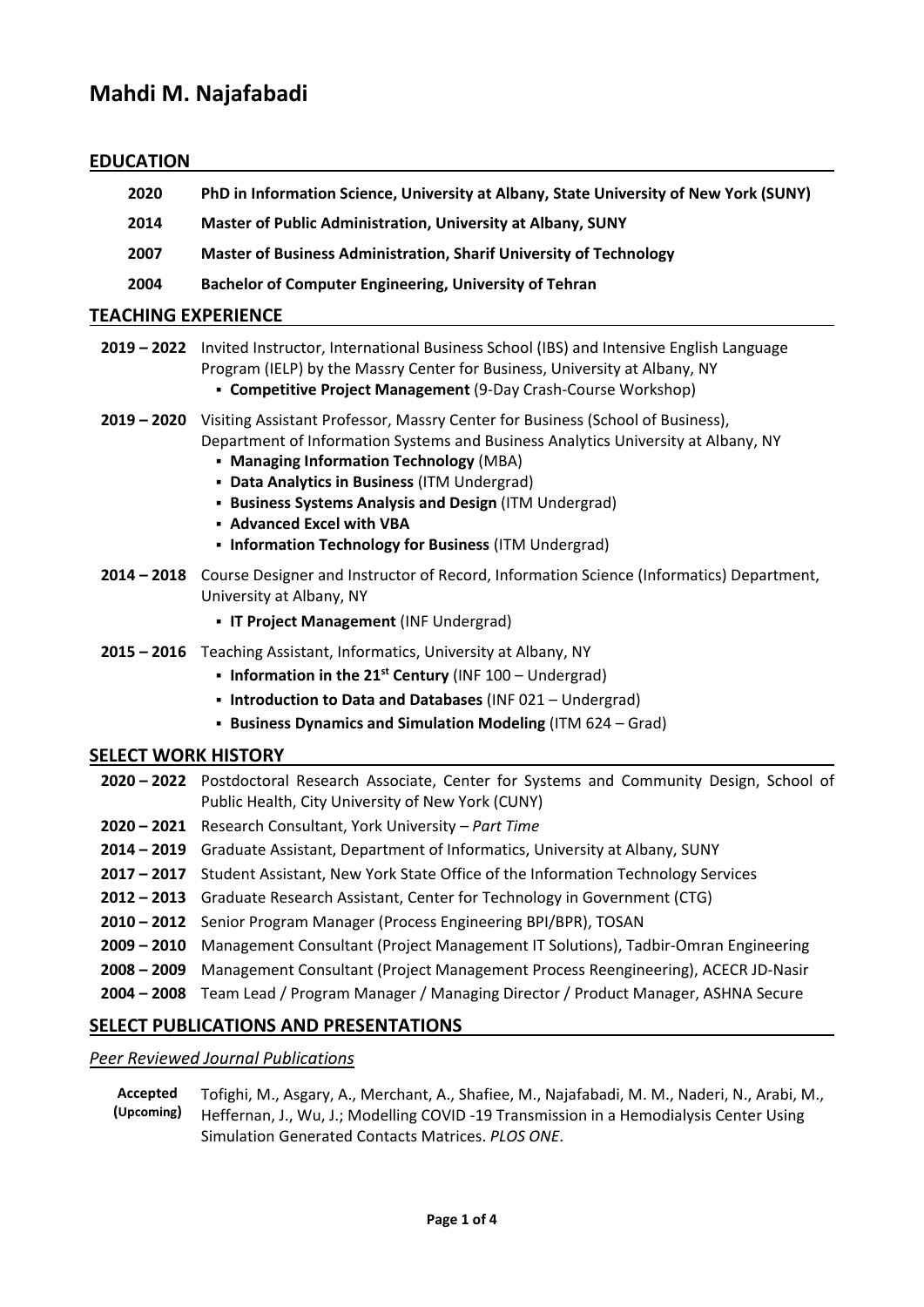| 2021 | Karami, A., Zhu, M., Goldschmidt, B., Boyajieff, H. R., & Najafabadi, M. M. COVID-19<br>Vaccine and Social Media in the U.S.: Exploring Emotions and Discussions on Twitter.<br>Vaccines, 9(10), 1059.                                                                        |
|------|-------------------------------------------------------------------------------------------------------------------------------------------------------------------------------------------------------------------------------------------------------------------------------|
| 2021 | Asgary, A., Najafabadi, M. M., Wendel, S. K., Resnick-Ault, D., Zane, R. D., & Wu, J.<br>Optimizing planning and design of COVID-19 drive-through mass vaccination clinics by<br>simulation. Health and Technology.                                                           |
| 2021 | Valtchev, S. Z., Asgary, A., Chen, M., Cronemberger, F. A., Najafabadi, M. M., Cojocaru, M.<br>G., & Wu, J. Managing SARS-CoV-2 Testing in Schools with an Artificial Intelligence Model<br>and Application Developed by Simulation Data. Electronics, 10(14), 1626.          |
| 2021 | Asgary, A., Cojocaru, M., Najafabadi, M., Wu, J., Simulating Preventative Testing of SARS-<br>CoV-2 in Schools: Policy Implications. BMC Public Health, 21(1), 125.                                                                                                           |
| 2021 | Asgary, A., Valtchev, Z., Chen, M., Najafabadi, M., Wu, J., Artificial Intelligence Model of<br>Drive Through Vaccination Simulation. International Journal of Environmental Research<br>and Public Health. Special Issue: Big Data and Mathematical Modeling in Biomedicine. |
| 2020 | Asgary, A., Najafabadi, M., Karsseboom, R., Wu, J.; A Drive-through Simulation Tool for<br>Mass Vaccination during COVID-19 Pandemic. Healthcare 8(4):469.                                                                                                                    |
| 2019 | Luna-Reyes, L. F., & Najafabadi, M., The US open data initiative: The road ahead.<br>Information Polity, 24(2), 163-182.                                                                                                                                                      |
| 2018 | Najafabadi, M., Domanski, R. J., Hacktivism and Distributed Hashtag Spoiling on Twitter:<br>Tales of the #IranTalks, First Monday, 23(4).                                                                                                                                     |

#### *Conference Proceedings and Presentations*

- **2021** Najafabadi, M., Asgary, A., Tofighi, M. A., Shafiee, M., Ma, P.; A Two-Stage Hybrid Simulation Method to Model Disease Transmission through Calculating a Contacts Matrix: The Case of an ICU**.** *2021 International System Dynamics Conference*.
- **2019** Harrison, T., F. Luna-Reyes, L., Pardo, T., De Paula, N., Najafabadi, M., & Palmer, J., [The](https://doi.org/10.1145/3325112.3325245)  [Data Firehose and AI in Government: Why Data Management is a Key to Value and Ethics.](https://doi.org/10.1145/3325112.3325245) *Proceedings of the 20th Annual International Conference on Digital Government Research* (pp. 171–176). UAE, Dubai: ACM Press.
- **2017** Najafabadi, M., & Luna-Reyes, L. F.; [Open Government Data Ecosystems: A Closed-Loop](http://doi.org/10125/41483)  [Perspective.](http://doi.org/10125/41483) *Proceedings of the 50th Hawaii International Conference on System Sciences* (pp. 2711–2720). Waikoloa Village, HI: IEEE Computer Society.
- **2017** Najafabadi, M.[; A Research Agenda for Distributed Hashtag Spoiling: Tales of a Survived](https://doi.org/10.1145/3085228.3085273)  [Trending Hashtag.](https://doi.org/10.1145/3085228.3085273) *Proceedings of the 18th Annual International Conference on Digital Government Research* (pp. 21–29). Staten Island, NY: ACM Press.
- **2015** Najafabadi, M., Bahaddin, B., Feyzibehnagh, R. Deegan, M., Andersen, D. F., Luna-Reyes, L. F., Macdonald, R., Rich, E.; A Learning Science Protocol for Evaluation of a Sustainabilitybased Learning Environment. *The 33rd International System Dynamics Conference*, Cambridge, MA.
- **2015** Najafabadi, M., et al.; Empowering Sustainable Decision Making: CoastalProtectSim in [Action.](http://doi.org/10.1145/2757401.2762717) *Proceedings of the 16th Annual International Conference on Digital Government Research* (pp. 340–342). Phoenix, AZ: ACM Press.
- **2013** Najafabadi, M., et al.; [Revitalizing the capital district leveraging a regional code](http://doi.org/10.1145/2479724.2479770)  [enforcement repository.](http://doi.org/10.1145/2479724.2479770) *Proceedings of the 14th Annual International Conference on Digital Government Research* (pp. 275–276). Quebec City, Canada: ACM Press.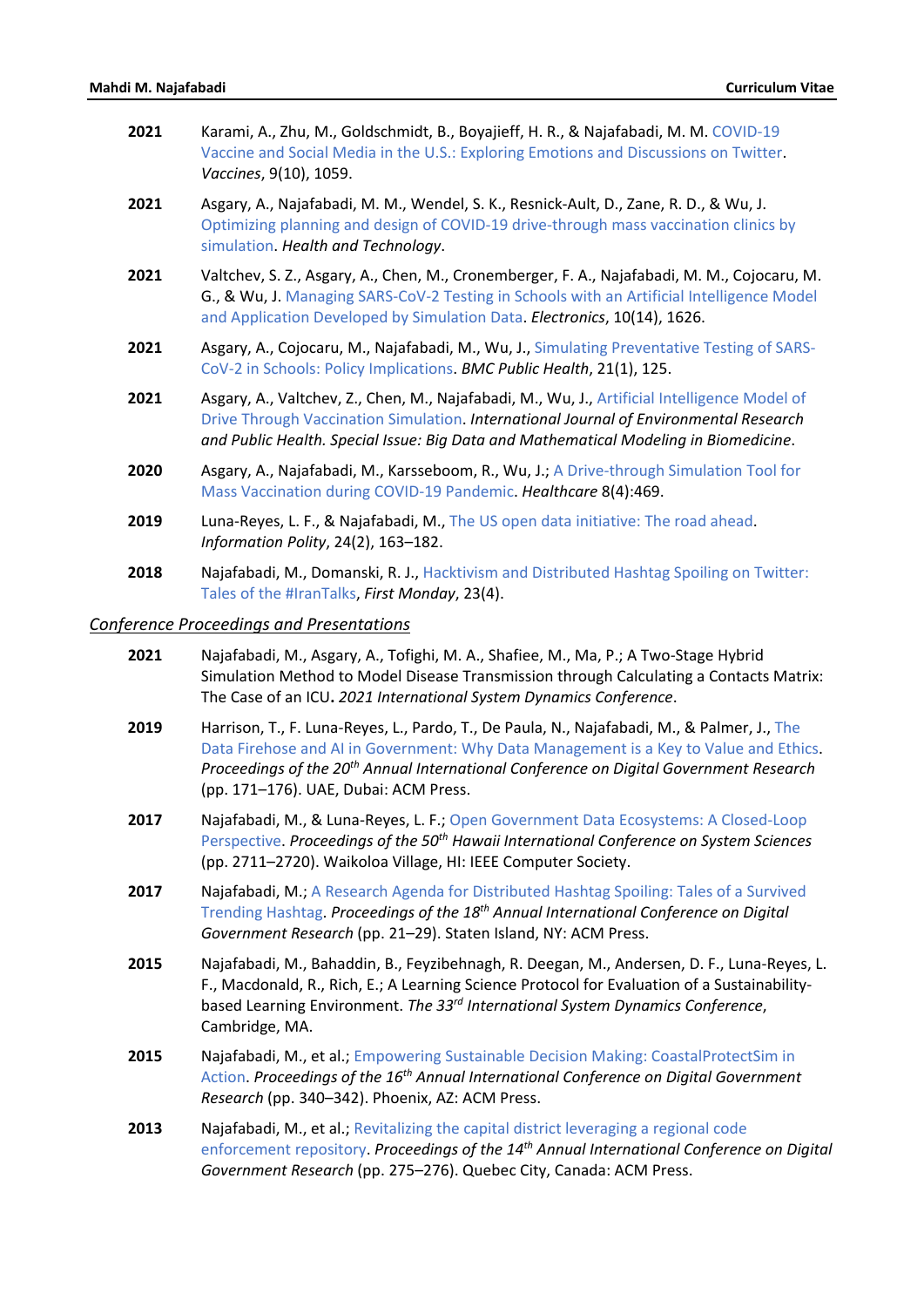#### *Books and Book Chapters*

- **2020** Najafabadi, M., Modeling an Open Data Ecosystem: The Case of Food Service Establishments Inspection in New York State, State University of New York at Albany [PhD Thesis]
- **2016** Sayogo, D. S., Najafabadi, M., Tayi, G. K., & Pardo, T. A.; [Privacy, Confidentiality, and](http://link.springer.com/10.1007/978-3-319-27823-0_6)  [Security Challenges for Interoperable Data Platforms in Supply Chains.](http://link.springer.com/10.1007/978-3-319-27823-0_6) In H. Jarman & L. F. Luna-Reyes (Eds.), Private Data and Public Value. Springer International Publishing.

#### *Public Webinars and Joint Presentations*

- **2021** Generating A Simulation-based Contacts Matrix for Disease Transmission Modelling at Special Settings using AnyLogic simulation modeling software platform at the *26th International Computer Conference Computer Society of Iran*
- **2020** Drive-Through Mass Vaccination Clinic Simulation Model. Presented at the COVID-19 Math Modelling Seminar, by *The Fields Institute for Research in Mathematical Sciences*.
- **2020** Drive-Through Mass Vaccination Clinic Simulation Model. Presented at the COVID-19 Modelling Webinar Series, by *The Council for Scientific and Industrial Research (CSIR)*, South Africa.

#### *Instructed and Facilitated Workshops*

- **2021** Understanding the effectiveness of Good Samaritan Laws in the State of Connecticut through System Dynamics Modeling Group Model Building (GMB) with Field Experts (Five different sessions with public servants from different professions)
- **2020** Project Management Institute's Upstate New York Branch (PMIUNY) Project Management Professional (PMP) Preparation workshop (Topic: Project Cost Management)
- **2020** University at Albany's Intensive English Language Program (IELP) and School of Business's winter session (3 weeks) on Corporate Project Management (CPM)
- **2019** PMIUNY's PMP Preparation workshop (Topic: Project Cost Management)
- **2019** University at Albany's IELP and School of Business's winter session (3 weeks) on (CPM)
- **2018** University at Albany's School of Business Workshop for the Evening MBA (EMBA) Program
- **2017** University at Albany's School of Business Workshop for the EMBA Program
- **2016** Massachusetts Institute of Technology (MIT) Sloan School of Business MBA Program Orientation Workshop on Systems Thinking and Business Dynamics
- **2016** University at Albany's School of Business Workshop for the EMBA Program

#### *Departmental / Focused Group Research Presentations*

- **2021** Agent-Based Simulation of COVID-19 Transmission in an Intensive Care Unit and the Resulting Contacts Matrix for the Toronto General Hospital at the internal meeting of Toronto General Hospital's Management Team
- **2021** Systems Science Simulation Model's Interactive Interface Decision-Support Tool on How to Intervene to Reduce Opioid Use Disorder (OUD) and Its Corresponding Fatalities at the meeting with New York State's Cayuga County and Columbia County public health officials
- **2021** Systems Science Simulation Model's Interactive Interface Decision-Support Tool on How to Intervene to Reduce OUD and Its Corresponding Fatalities at the Helping to End Addiction Long-term (HEAL) Data Dashboard meeting